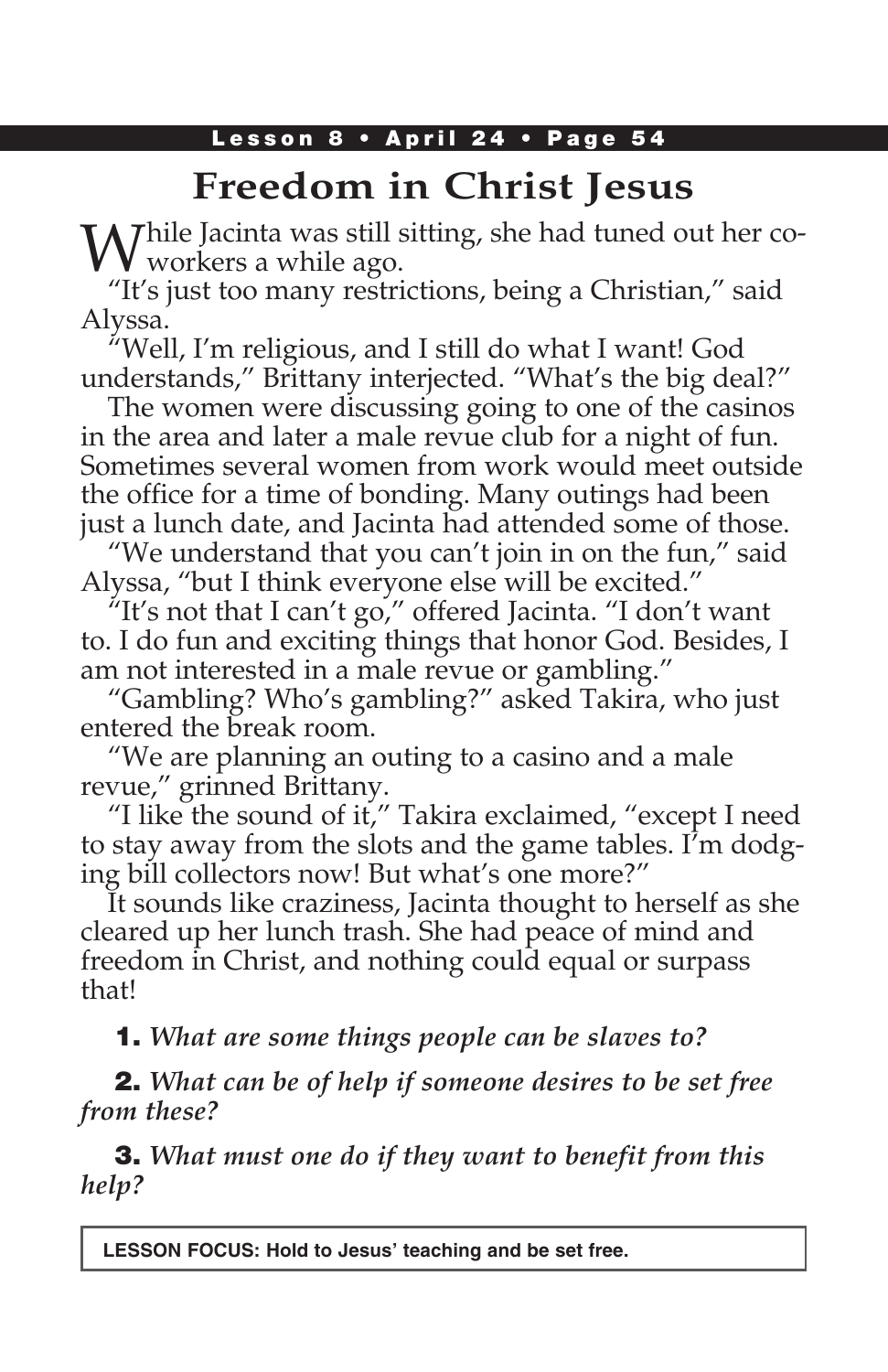### We Are Slaves to No One!

#### *John 8:31-33, KJV*

**31 Then said Jesus to those Jews which believed on him, If ye continue in my word, then are ye my disciples indeed; 32 And ye shall know the truth, and the truth shall make you free.**

**33 They answered him, We be Abraham's seed, and were never in bondage to any man: how sayest thou, Ye shall be made free?**

*John 8:31-33, NIV*

**31To the Jews who had believed him, Jesus said, "If you hold to my teaching, you are really my disciples. 32Then you will know the truth, and the truth will set you free."**

**33They answered him, "We are Abraham's descendants and have never been slaves of anyone. How can you say that we shall be set free?"**

Many found Jesus' claim that God was His Father dubious and His message of redemption questionable. But as John noted, "many believed in him" (vs. 30). However, Jesus told these believers that they would truly be His disciples only if they held to His teachings. If they did, it would result in them knowing what is true and that this would free them from the sins that enslaved them. Few seemed to understand this, however, and thought that Jesus was referring to being freed from physical enslavement.

Many Jews in those days thought that, because of their special relationship with God through Abraham, they were slaves to no one except to God and never had been. But centuries earlier they had been slaves in Egypt. In the days of their kings, they were subject to those who ruled over them. Then, following the destruction of Jerusalem in 586 b.c., they were held in captivity in Babylon; now they were subjects of the Romans. Although they denied ever being slaves, they had often experienced political as well as physical enslavement.

Their understanding of Jesus' promise to be set free was also skewed by their desire for political freedom. Many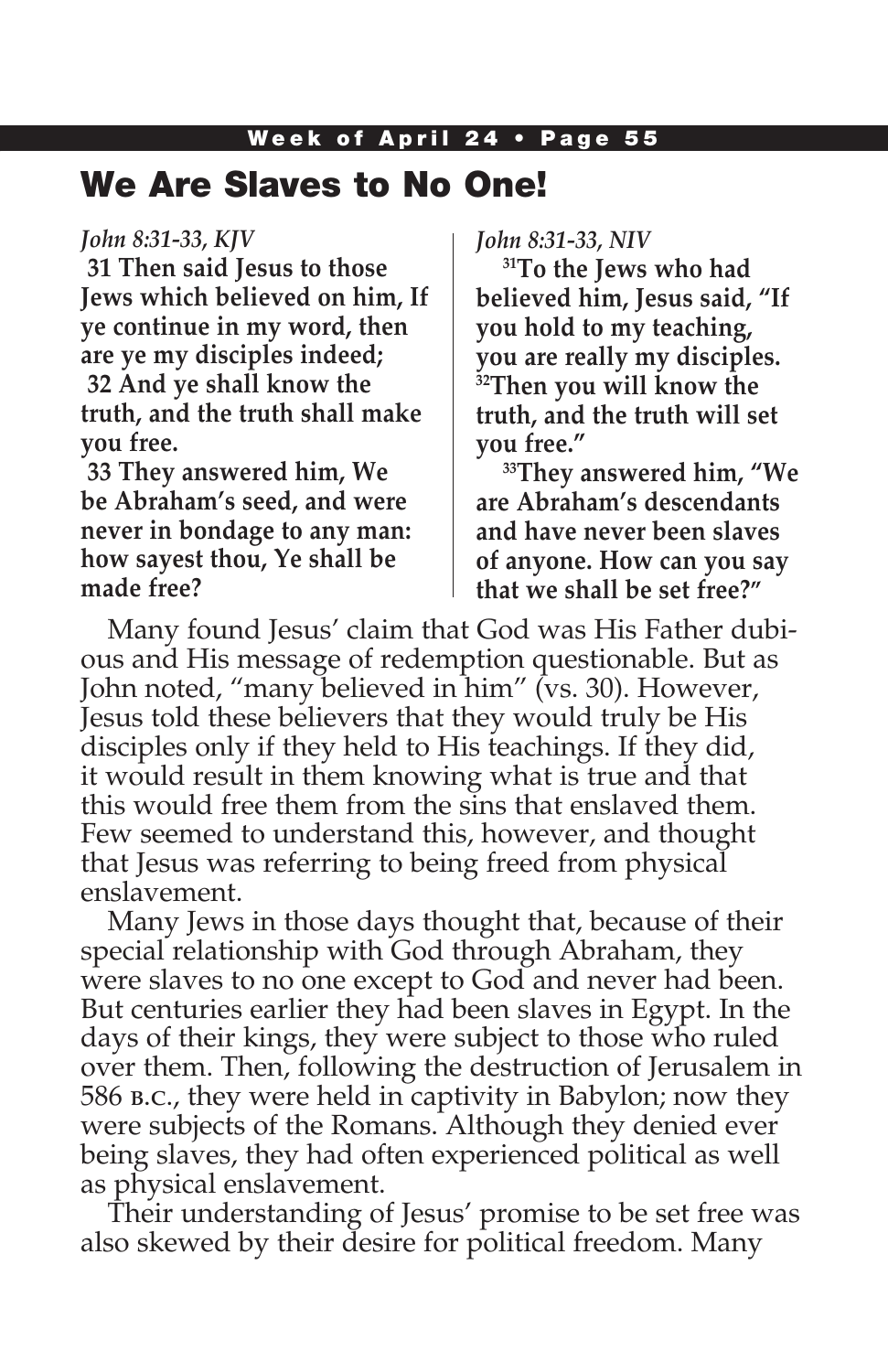believed that God's promised messiah would set them free them of foreign rulers. Some thought that Jesus' was going to lead an uprising that would restore Israel to its former glory. Peter brought a sword to the garden where Jesus was arrested thinking that this was the moment when Jesus was going to start the "revolution." And so, when they asked, "How can you say that we shall be set free," they were perhaps asking what Jesus was going to do to free them from their Roman oppressors.

4. *What did Jesus say would identify those who were truly one of His disciples?*

5. *What would this result in?*

6. *What did the Jews' response reveal about their understanding of Jesus' promise to set them free?*

## You Are Slaves to Sin!

#### *John 8:34-36, KJV*

**34 Jesus answered them, Verily, verily, I say unto you, Whosoever committeth sin is the servant of sin.**

**35 And the servant abideth not in the house for ever: but the Son abideth ever.**

**36 If the Son therefore shall make you free, ye shall be free indeed.**

*John 8:34-36, NIV*

**34Jesus replied, "Very truly I tell you, everyone who sins is a slave to sin. 35Now a slave has no permanent place in the family, but a son belongs to it forever. 36So if the Son sets you free, you will be free indeed."** 

Jesus responded to their misunderstanding by pointing out the nature of their spiritual enslavement. They were slaves to sin, they could not help but sin.

Jesus illustrated this predicament by comparing it to the difference between a son and a slave. Slaves had no permanent standing with their masters. A slave's relationship with their owner could be severed at any time. Even a slave who had done everything their master demanded was not assured of a permanent place in the household.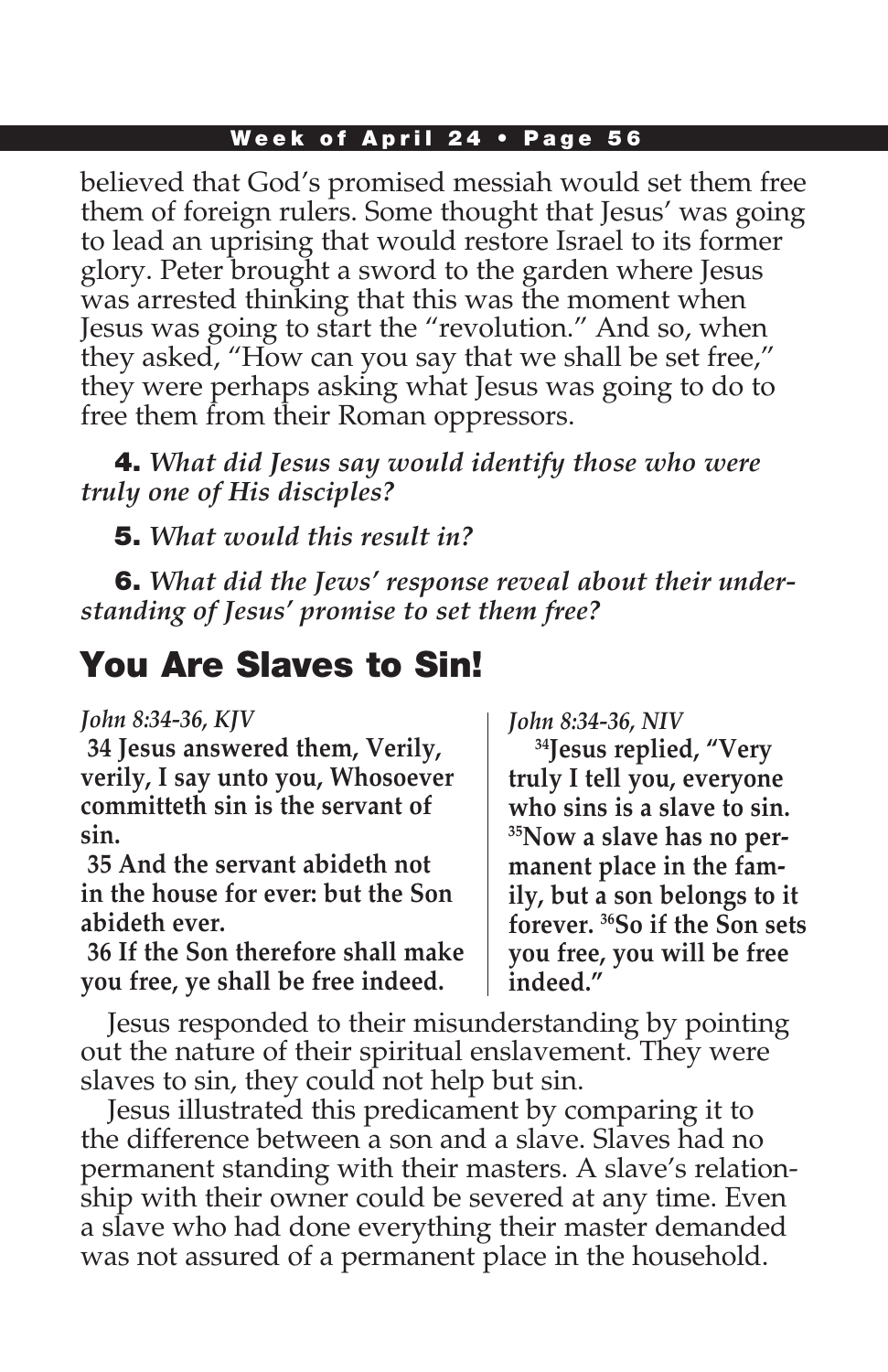The same could not be said regarding a son. A son's connection to his household was based on blood, not conduct. A son was always a son even if he acted improperly or dishonorably. And, as noted in the parable of the prodigal son (Luke 15:11-32), even an errant son will be accepted back by a father who really loves him.

Jesus was promising a relationship with God that was not tied to performance or lineage but instead was based on sonship. If they held to Him and His teachings, they would become one of God's children, free from the sins that enslaved them and that separated from God.

Those who held to Jesus' teachings would also no longer be slaves to the worst parts of themselves. Paul reinforced this when he wrote, "For we know that our old self was crucified with [Christ] so that the body ruled by sin might be done away with, that we should no longer be slaves to sin— because anyone who has died has been set free from sin" (Rom. 6:6-7).

7. *What is the difference between a son and a slave?*

8. *Why did Jesus point this out?*

# Let's Kill Him!

*John 8:37-38, KJV* **37 I know that ye are Abraham's seed; but ye seek to kill me, because my word hath no place in you. 38 I speak that which I have seen with my Father: and ye do that which ye have seen with your father.**

#### *John 8:37-38, NIV*

**37"I know that you are Abraham's descendants. Yet you are looking for a way to kill me, because you have no room for my word. 38I am telling you what I have seen in the Father's presence, and you are doing what you have heard from your father."**

Jesus then addressed the Jews' argument that their relationship with God was secure and somehow "protected" because of their special relationship with God through Abraham. Jesus acknowledged that they were indeed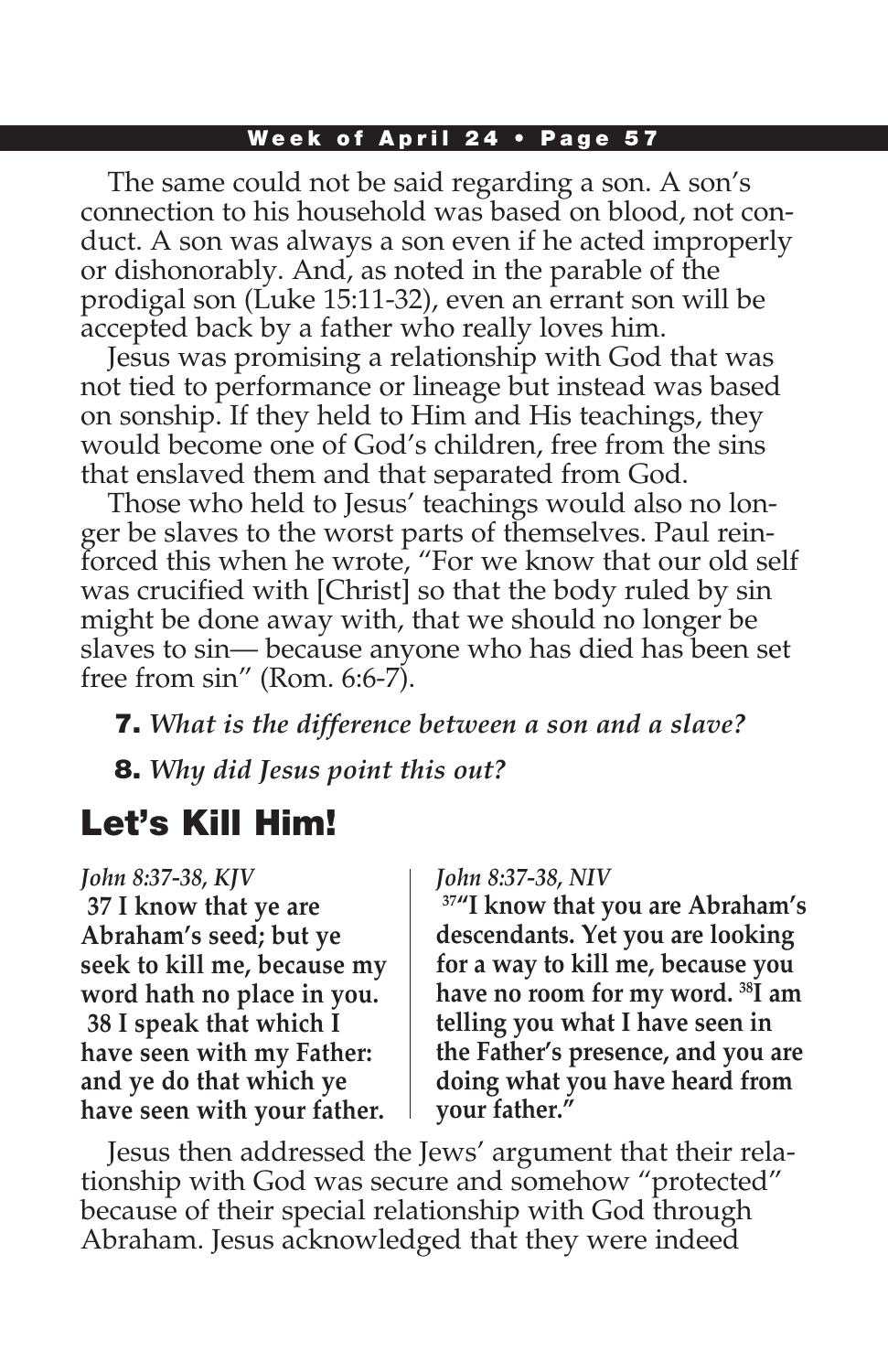descendants of Abraham. What He was promising should therefore have been good news to them. But instead of responding with appreciation, they wanted to kill Him. Although John called them believers, there was in reality no room in their hearts for Jesus.

In this respect, Jesus' father was not the same as theirs. The voice or voices they were listening to were not the same. Soon after this, Jesus said to them, "You belong to your father, the devil, and you want to carry out your father's desires" (v. 44). Because they believed their identification with Abraham and their obedience to the law was sufficient to gain them right-standing with God, they failed to recognize it would take something more to guarantee their place in God's family. They failed to recognize that Jesus came to set them free from the sins that enslaved them and that kept them from being a part of God's kingdom.

Jesus came to set them free from being a slave to sin;



*An ancient Roman slave collar saying anyone who finds this slave if he escaped would receive a gold coin.*

but instead of accepting and embracing Jesus and this wonderful truth, they were looking for ways to get rid of Him.

Hopefully we won't be like them. Hopefully we will hold fast to Jesus and His teachings so that we will know the truth and be set free.

9. *How did these "believers" respond to what Jesus was promising?* 

10. *What did this reveal about their hearts?*

Photo: Rabax63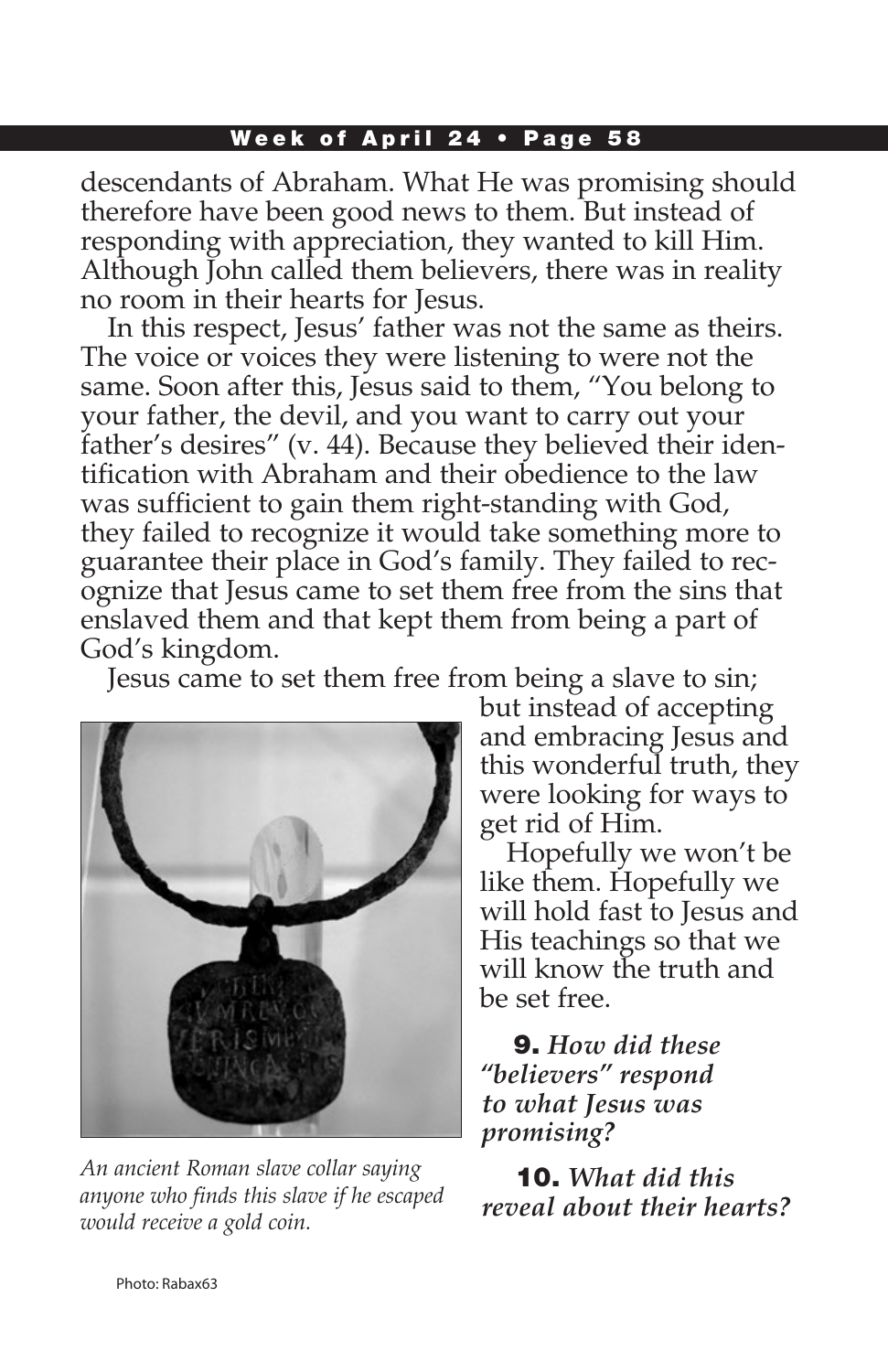### The Chains Are Broken!

*Pilgrim's Progress*, a book written in 1677 by John Bunyan, is an allegorical story about the journey of a man named Christian from his hometown, the "City of Destruction," to the "Celestial City." Along the way, he carries a bag that weighs him down and makes it hard to reach his destination. This weight—his doubts, fears, guilt, and temptations—nearly causes him to drown in the "Slough of Despond." After being rescued by Help, he is told by Mr. Worldly Wiseman that his burden can be lifted only through the Law with the help of Mr. Legality from the village of Morality. This fraud is eventually exposed by Evangelist. But it is only when the straps of his bag are broken at the "place of deliverance" that Christian is freed from the load he is carrying. Although the rest of his journey is not without difficulty, the guilt and shame that weighed him down so heavily has been removed.

Sometimes I feel that I am like Christian in this story. Sometimes the weight of shame, guilt, and regret I carry keeps me from appreciating my actual standing with Jesus and enjoying life now to its fullest. Sometimes my struggles with sin result in a sense of hopelessness and a belief that I will forever be a slave to the worst parts of myself.

What helps in those times when I feel I'm not good enough or that my past cannot be put behind is remembering what Jesus did to free me from being a slave to my sin, my guilt, my shame, and my past failures. Being freed from the yoke of these allows me to appreciate my relationship with Jesus and to enjoy life now unencumbered by their chains.

11. *What are some things you feel you are a slave to?*

12. *As you think about these, what promises or truths do you need to hold fast to?*

13. *What else can you do so that you are enjoying the fruits of being set free by Jesus?*